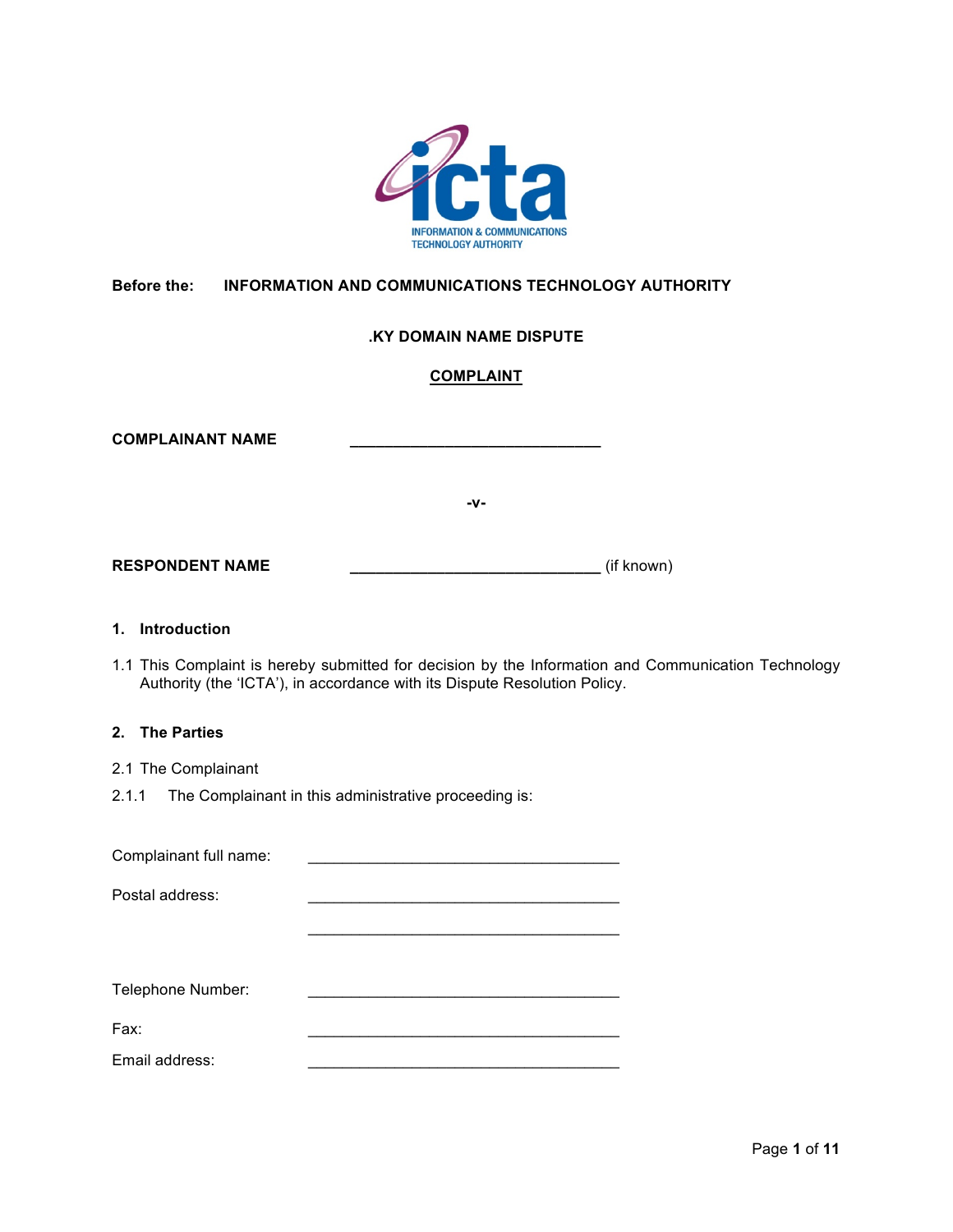- 2.1.2 In the event that there is more than one Complainant, please provide and attach the above information for each Complainant to this Complaint form in addition to evidence in support of the consolidation of multiple Complainants in a single complaint.
- 2.1.3 If relevant, the Complainant's authorised representative is:

|       | Representative full name:        |                                                                                                                      |                                                                                                |
|-------|----------------------------------|----------------------------------------------------------------------------------------------------------------------|------------------------------------------------------------------------------------------------|
|       | Postal address:                  |                                                                                                                      |                                                                                                |
|       |                                  | <u> 1989 - Johann Barbara, martxa alemaniar a</u>                                                                    |                                                                                                |
|       | Telephone Number:                | <u> 1989 - Johann Stein, mars an deutscher Stein und der Stein und der Stein und der Stein und der Stein und der</u> |                                                                                                |
| Fax:  |                                  | <u> 1989 - Johann Barbara, martxa alemaniar a</u>                                                                    |                                                                                                |
|       | Email address:                   | <u> 1989 - Johann Barbara, martxa alemaniar arg</u>                                                                  |                                                                                                |
| 2.1.4 | this administrative proceeding:  |                                                                                                                      | Please tick the Complainant's preferred method of communication directed to the Complainant in |
|       | Electronic-only material - email | ΙI                                                                                                                   |                                                                                                |
|       | Hardcopy-only material - paper   | $\mathsf{L}$                                                                                                         |                                                                                                |
|       | Both electronic & hardcopy       | $\mathsf{L}$                                                                                                         |                                                                                                |
|       | 2.2 Respondent                   |                                                                                                                      |                                                                                                |
| 2.2.1 |                                  | The Respondent in this administrative proceeding is (if known):                                                      |                                                                                                |
|       | Respondent full name:            |                                                                                                                      |                                                                                                |
|       | Postal address:                  |                                                                                                                      |                                                                                                |
|       |                                  |                                                                                                                      |                                                                                                |
|       | Telephone Number:                |                                                                                                                      |                                                                                                |
| Fax:  |                                  |                                                                                                                      |                                                                                                |
|       | Email address:                   |                                                                                                                      |                                                                                                |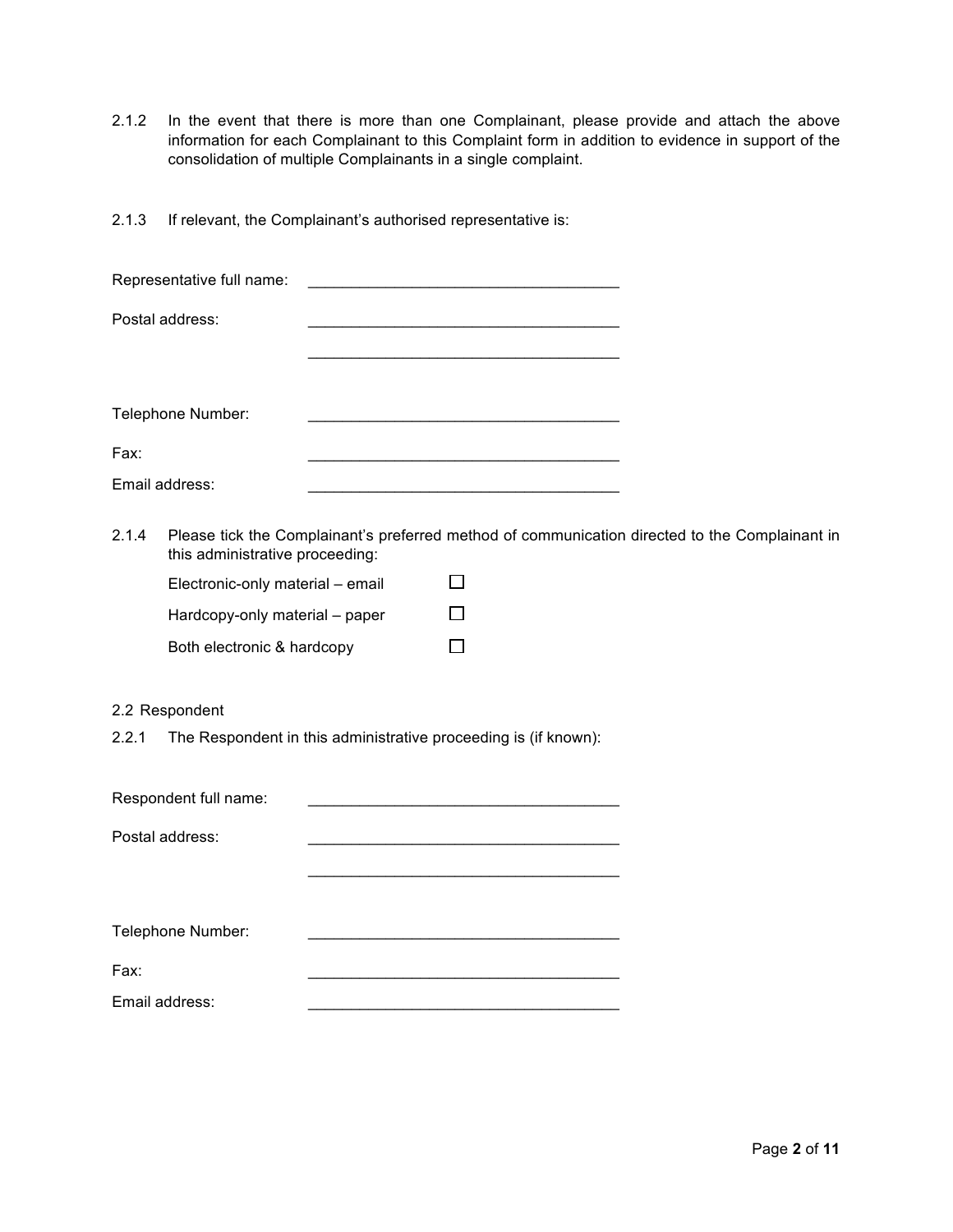2.2.2 In the event that there is more than one Respondent, please provide and attach the above information for each Respondent to this Complaint form in addition to evidence in support of the consolidation of multiple Respondents in a single complaint.

## **3. Domain Name(s) and Registrar(s)**

3.1 This dispute concerns the domain name(s) identified below:

|                         | .ky (the "Domain Name(s)")                                                                                                                                                                                                           |  |
|-------------------------|--------------------------------------------------------------------------------------------------------------------------------------------------------------------------------------------------------------------------------------|--|
|                         |                                                                                                                                                                                                                                      |  |
|                         | .ky]<br><u> 2000 - Jan James James Jan James James James James James James James James James James James James James James</u>                                                                                                       |  |
|                         | Please set out any additional .ky domain names if relevant                                                                                                                                                                           |  |
|                         | 3.2 The registrar(s) with which the Domain Name(s) is/are registered is/are:                                                                                                                                                         |  |
| Registrar name:         | <u> 1989 - Johann John Stein, market fan it fjort fan it fjort fan it fjort fan it fjort fan it fjort fan it fjort fan it fjort fan it fjort fan it fjort fan it fjort fan it fjort fan it fjort fan it fjort fan it fjort fan i</u> |  |
| Registrar full address: | <u> 1990 - Johann John Barn, mars eta inperiodoren eta inperiodoren eta inperiodoren eta inperiodoren eta inperio</u>                                                                                                                |  |
|                         |                                                                                                                                                                                                                                      |  |
|                         | <u> 1989 - Johann John Stoff, deutscher Stoffen und der Stoffen und der Stoffen und der Stoffen und der Stoffen un</u>                                                                                                               |  |
|                         |                                                                                                                                                                                                                                      |  |
| [Registrar name:        | <u> 1980 - Jan James James James James James James James James James James James James James James James James Ja</u>                                                                                                                |  |
| Registrar full address: | <u> 1980 - Johann John Stein, mars eta berezko hamarkada eta hamarkada eta hamarkada eta hamarkada eta hamarkada</u>                                                                                                                 |  |
|                         |                                                                                                                                                                                                                                      |  |
|                         |                                                                                                                                                                                                                                      |  |

## **4. Good Faith Settlement Attempts**

4.1 As provided for under the ICTA Dispute Resolution Policy, please provide evidence that good faith attempts have been made to resolve the dispute, and attach additional pages to this application if necessary.

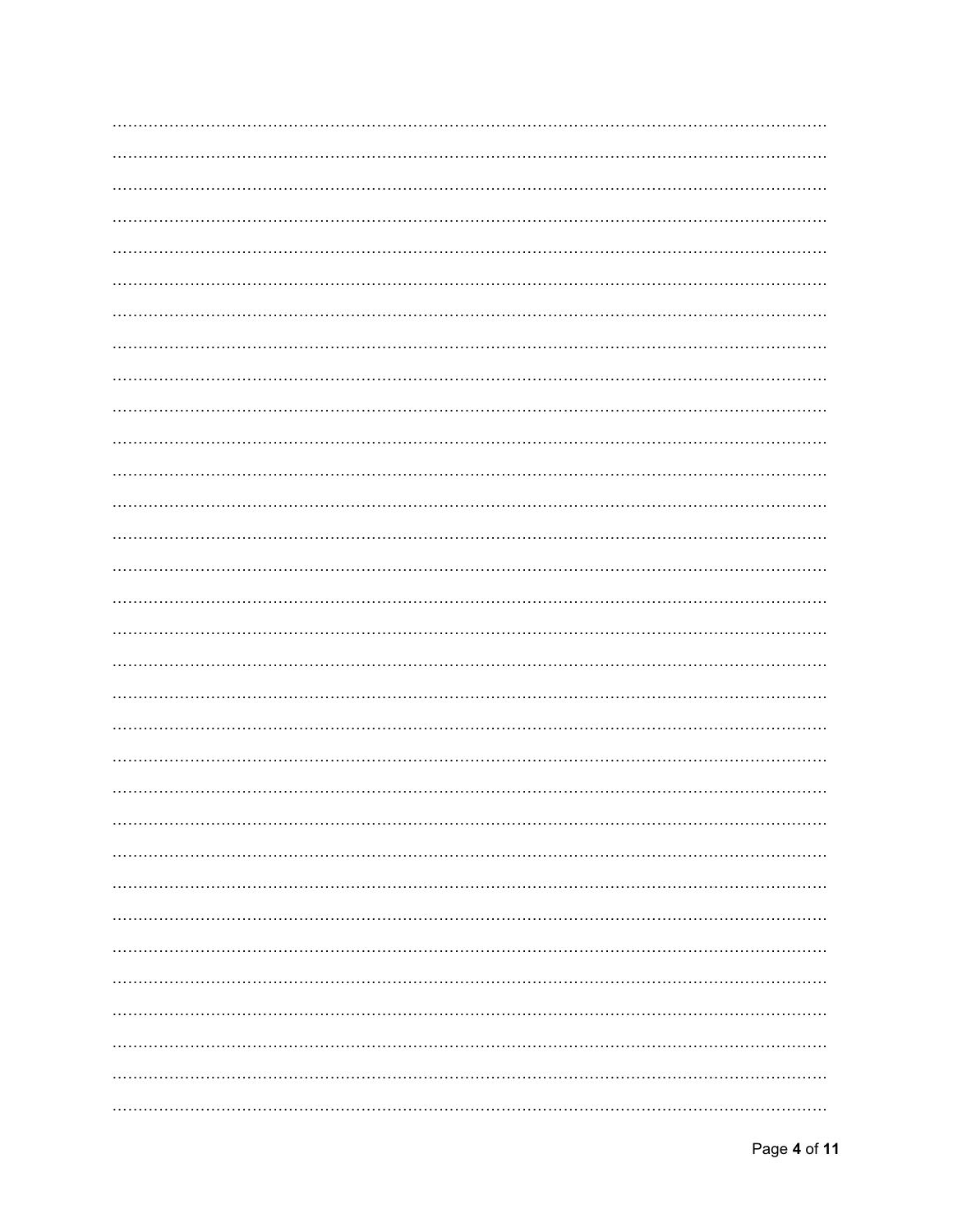## **5. Factual and Legal Grounds**

#### *Please limit your combined response to paragraphs 5.2.1, 5.2.2, 5.2.3 to 5000 words*

5.1 Evidence in support of this application is attached and submitted as a part of this Complaint.

#### **I SUBMIT THAT –**

- 5.2 This Complaint is based on the following grounds:
- 5.2.1 **The Domain Name(s) is/are identical or confusingly similar to a trademark or service mark in which the Complainant has rights, including unregistered trademarks;**
	- (a) Please verify the trademark(s) or service mark(s) on which the Complaint is based and, for each mark, describe the goods or services, if any, in connection with which the mark is used. A separate description may be given if the Complainant intends to use the mark in the future. If possible, attach copies of the registration certificates for the relevant marks.
	- (b) Describe the manner in which the Domain Name(s) is/are identical or confusingly similar to a trademark or service mark in which the Complainant has rights.
	- (c) As stated above, unregistered trademark rights can also suffice in such circumstances to meet this requirement and the ICTA will consider whether the Complainant has such a nonregistered enforceable right in the Domain Name(s).

*To show such unregistered trademark rights in the Domain Name(s), the Complainant must show that the Domain Name(s) has/have distinctive identifier associated with the Complainant or its goods or services. Relevant evidence of such a 'secondary meaning' includes such things as the longevity of the business, the amount of sales, the nature and extent of any advertising using the Domain Name(s), and media recognition.*

**Please provide evidence in support below, and attach additional pages to this application if necessary.**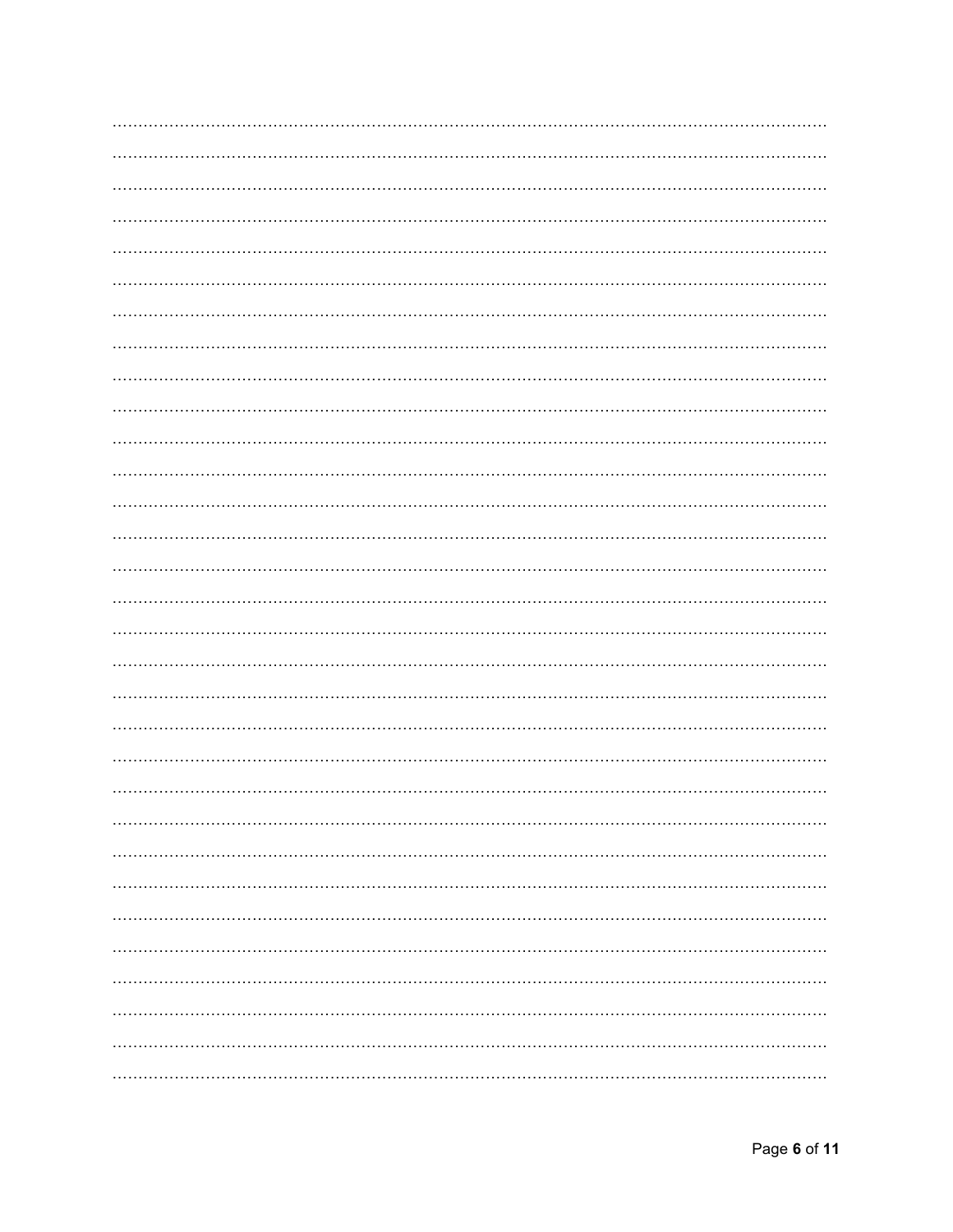## 5.2.2 The Respondent has no rights or legitimate interests in respect of the Domain Name(s); and

- (a) Describe why the Respondent should be considered as having no rights or legitimate interests in respect of the Domain Name(s) that is/are the subject of this Complaint. In particular, attention should be paid to:
	- (i) Whether before any notice to the Respondent of the dispute, there is any evidence of the Respondent's use of, or demonstrable preparations to use, the Domain Name(s) or a name corresponding to the Domain Name(s) in connection with a good faith offering of goods or services;
	- (ii) Whether the Respondent (as an individual, business, or other organisation) has been commonly known by the Domain Name(s), even if the Respondent has acquired no trademark or service mark rights;
	- (iii) Whether the Respondent is making a legitimate non-commercial or fair use of the Domain Name(s), without intent for commercial gain misleadingly to divert customers or to tarnish the trademark or service mark at issue.

Please provide evidence in support below, and attach additional pages to this application if necessary.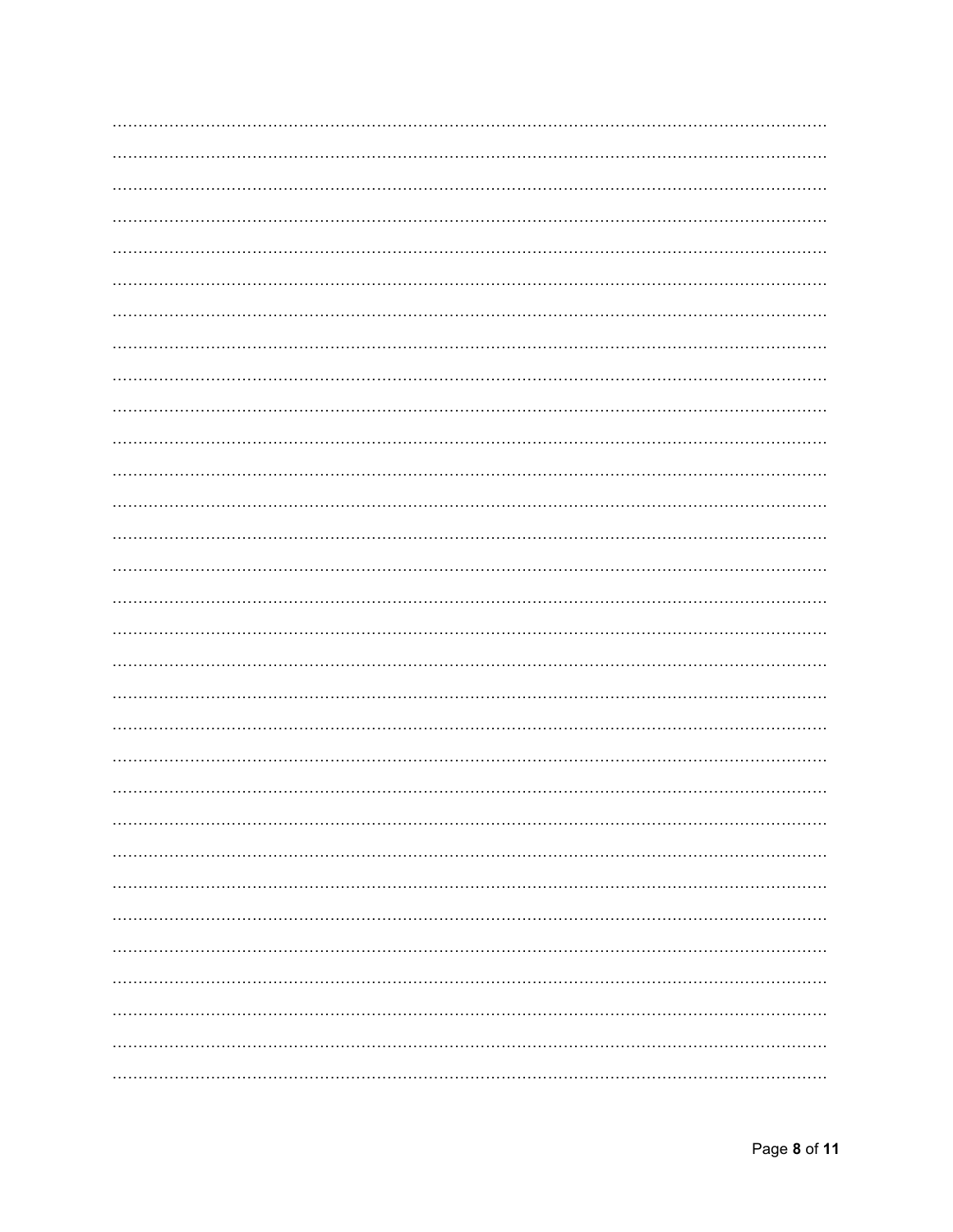#### 5.2.3 **The Domain Name(s) was/were registered and is/are being used in bad faith**

- (a) Describe why the Domain Name(s) should be considered as having been registered and used in bad faith by the Respondent. In particular, attention should be paid to:
	- (i) circumstances indicating that the Domain Name(s) was/were registered or acquired primarily for the purpose of selling, renting, or otherwise transferring the Domain Name registration(s) to the owner of the trademark or service mark (normally the Complainant) or to a competitor of that Complainant, for valuable consideration in excess of the Respondent's out-of-pocket costs directly related to the Domain Name(s); or
	- (ii) whether the Domain Name(s) was/were registered in order to prevent the owner of the trademark or service mark from reflecting the mark in a corresponding Domain Name, provided that the Respondent has engaged in a pattern of such conduct; or
	- (iii) whether the Domain Name(s) was/were registered primarily for the purpose of disrupting the business of a competitor; or
	- (iv) whether, by using the Domain Name(s), the Respondent intentionally attempted to attract for commercial gain, Internet users to the Respondent's website or other online location, by creating a likelihood of confusion with the Complainant's mark as to the source, sponsorship, affiliation, or endorsement of the Respondent's web site or location or of a product or service on the Respondent's website or location.

**Please provide evidence in support below, and attach additional pages to this application if necessary.**